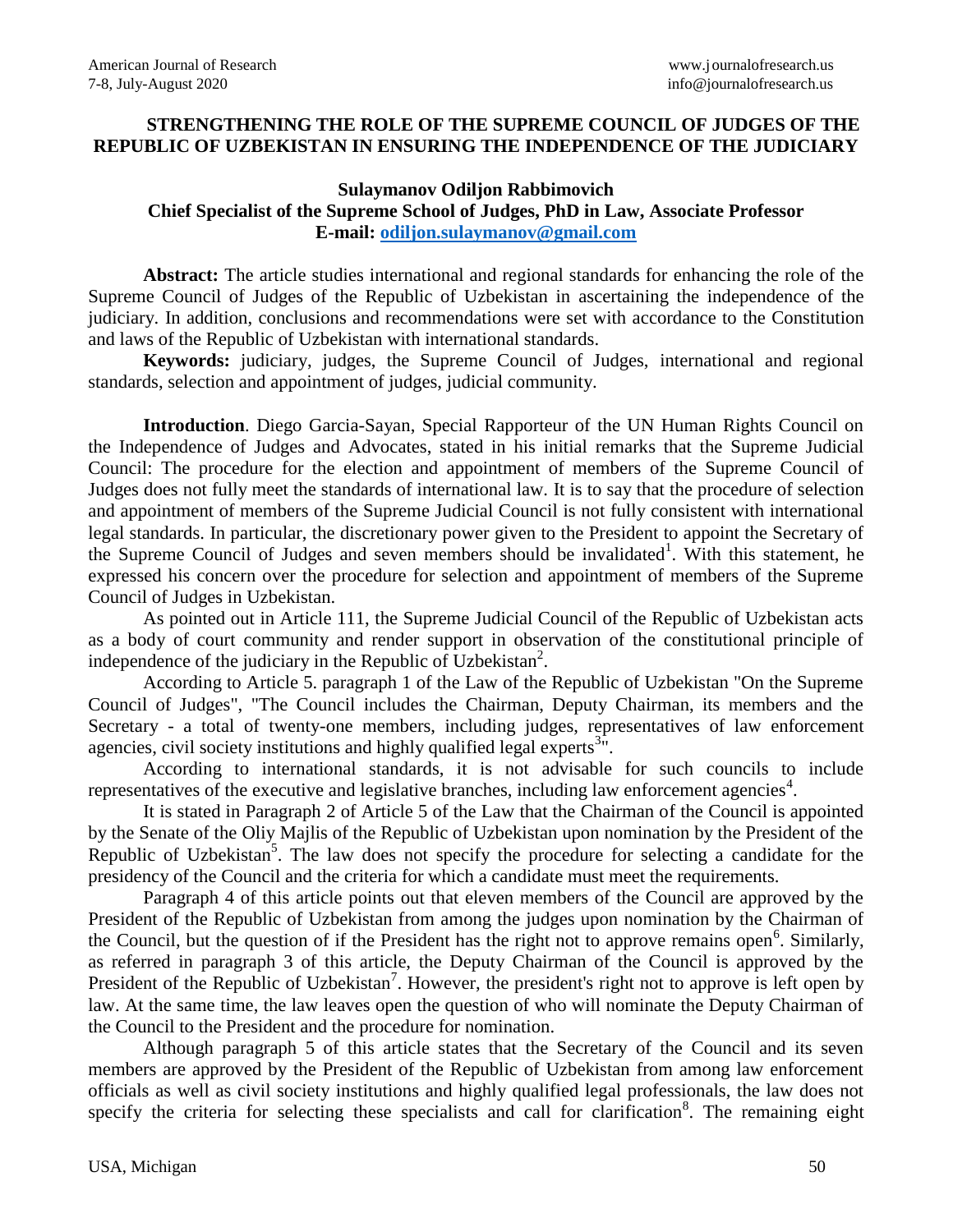members of the Council, including the Deputy Chairman of the Council, are assigned to hold public office. Similarly, the criteria for community-based professionals are not set out in the law.

In its turn, failure to clearly define the criteria for selecting community-based professionals may result in professionals who do not have sufficient skills and qualifications to become members of the Board. In accordance with international standards, it is recommended that the election of members of the Council, acting on a community basis, be delegated to a non-political body whenever possible. Under no circumstances may these members be elected or appointed by the executive<sup>9</sup>.

The law limits the participation of the judiciary in the formation of the Supreme Council of Judges. We can see that the President of the Republic of Uzbekistan has been given significant authority in forming the composition of the Council. As pointed out in Article 89 of the Constitution of the Republic of Uzbekistan, "The President of the Republic of Uzbekistan is the head of state and ensures the coordinated functioning and cooperation of public authorities<sup>10</sup>".

According to this article of the Constitution, the President is not part of the executive and legislative branches, so the President, as the head of state, is given great authority in forming the judiciary.

Several international instruments do not support the participation of representatives of the executive and legislative branches at any stage in the formation of the judiciary<sup>11</sup>.

As international instruments state, members of the Council of Judges should be elected by judges<sup>12</sup>. As noted above, the judiciary does not participate in the formation of members of the Council in Uzbekistan. In accordance with the law, the election of members of the Council is the exclusive prerogative of the Chairman of the Council. Only the Chairman of the Council decides who will be a member of the Council and submits it to the President. In particular, the role of the judiciary is not included in the election of the Chairman of the Council. The election of the Chairman of the Council and his nomination to the Senate is also an absolute right of the President. As it is clear, these cases are contrary to democratic principles.

Section 7 of the Kiev Recommendations stipulates that the Chairman of the Council is elected by a majority vote of the members of the Council<sup>13</sup>. According to the Venice Commission, the composition of judicial councils may vary, but it is generally accepted that half-members of the council should be judges and that they be elected by their colleagues $14$ . The Committee of Ministers of the Council of Europe recommends that at least half of the members of such councils ought to be elected by all members of the judiciary in accordance with the principle of pluralism<sup>15</sup>.

To illustrate in the sample of foreign countries, six of the twelve members of the Higher Masters Council in Moldova are elected by their colleagues<sup>16</sup>. In Slovenia, six of the eleven members of the council are elected by judges  $17$ . In Slovakia, nine out of eighteen members of the council are elected by judges<sup>18</sup>. In Lithuania, twenty of the twenty-three members of the council are elected by their colleagues  $^{19}$ .

In accordance with Article 27 of the Law "On the Supreme Council of Judges of the Republic of Uzbekistan", a member of the Council is appointed (approved) for a term of five years. It is defined that a permanent member of the Council may not be appointed (approved) for more than two terms<sup>20</sup>. It is not stated in the law that community-based representatives of the Council can be reappointed for the next term.

The issue of reappointment of a member of the Council acting on a permanent basis for the next term may reflect the loyalty of the members of the Council to the body to which he is appointed, so this system is not acceptable. A long-term appointment is preferable rather than a reappointment because a long-term appointment better ensures the independence of the Board member. Section 76 of the Venice Commission's List of Control Questions for Assessing the Rule of Law states that "the limited or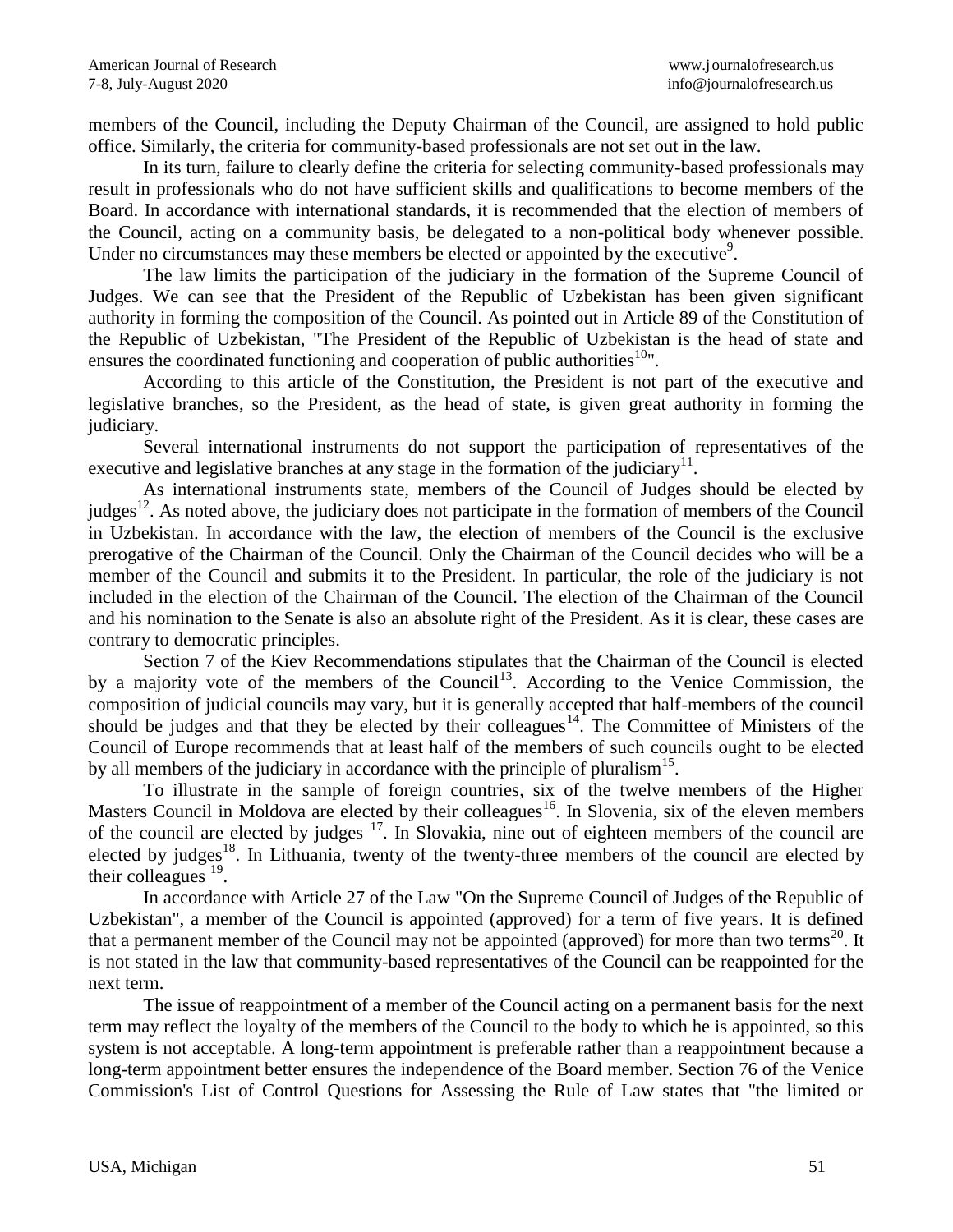renewed term of office of judges will depend on the body which appoints or re-appoints them for a further term $^{21}$ ".

In the experience of several foreign countries, we can see that a member of the Council, who carries out its activities on a permanent basis, cannot be elected for more than one term. For instance, members of the Ukrainian Council of Justice are elected for a four-year term without the right to be reelected for a new term<sup>22</sup>. In Bulgaria, members of the Council of Judges are elected for a term of five years without the right to be elected for two consecutive terms<sup>23</sup>. In Hungary, members of the National Council of Judges are elected for a term of six years without the right to be reelected<sup>24</sup>. In Spain, members of the General Council of the Judiciary are elected for a five-year term without the right to be reelected $^{25}$ .

In the practice of some foreign states we can see the practice of reappointment of members of the Council of Judges, but in all of them the nomination of members is nominated by the judges. In Lithuania, all 23 members of the council are judges, 20 of whom are elected by their colleagues and can be reelected for a new term<sup>26</sup>. In Greece, all members of the Supreme Judicial Council are judges who can be re-elected for a new term<sup>27</sup>.

According to Article 30 of the Law "On the Supreme Council of Judges of the Republic of Uzbekistan", early termination of powers of a member of the Council is provided. According to this article, early termination of the powers of a member of the Council may take place in the following cases: when applying for resignation, loss of citizenship of the Republic of Uzbekistan, occurrence of diseases or physical defects that prevent him from carrying out his activities, when he is declared incompetent or incapacitated in accordance with the established procedure, dies or is declared dead by a court decision, when a court conviction comes into force against him, and when he commits acts that damage his honor and dignity  $^{28}$ .

Article 30, paragraph 3, of the Law provides for the early termination of the powers of a member of the Council "in the event of illness or physical disability that prevents him from carrying out his activities." A similar procedure is provided in Article 20 of the Law as a basis for exclusion from the reserve of candidates for judicial positions. In this case, it is not specified precisely what diseases and physical disabilities cause the early termination of the powers of a Board member. Article 23 of the law points out that a candidate for the position of a judge must undergo a medical examination. Accordingly, a candidate for the position of a judge must undergo an initial medical examination to confirm that he or she does not have any diseases or physical defects that prevent him or her from administering justice. The list of diseases and physical defects that impede the administration of justice is approved by a joint decision of the Council and the Ministry of Health of the Republic of Uzbekistan. Besides, the form of the document confirming the absence of diseases and physical defects that impede the administration of justice is approved by the Ministry of Health of the Republic of Uzbekistan. The expression "in the event of acts which violate his honor and dignity" referred to in the last paragraph of Article 30 is a broad and general concept, and the law does not specify the criteria for its definition. In its turn, this ambiguity can be used as a means of interpreting this paragraph as desired and exerting pressure on the Council member.

**Conclusions and suggestions** on the analysis of the Constitution of the Republic of Uzbekistan, the Law "On the Supreme Council of Judges of the Republic of Uzbekistan", the Law "On Courts" and the Regulations of the Supreme Council of Judges:

- It is important to guarantee the full participation of the judiciary in the formation of the Council. The composition of the Supreme Council of Judges must be composed of members elected by the judiciary based on democratic principles;

- It is rational that the Chairman of the Supreme Council of Judges be elected by the judiciary from among the members elected based on democratic principles;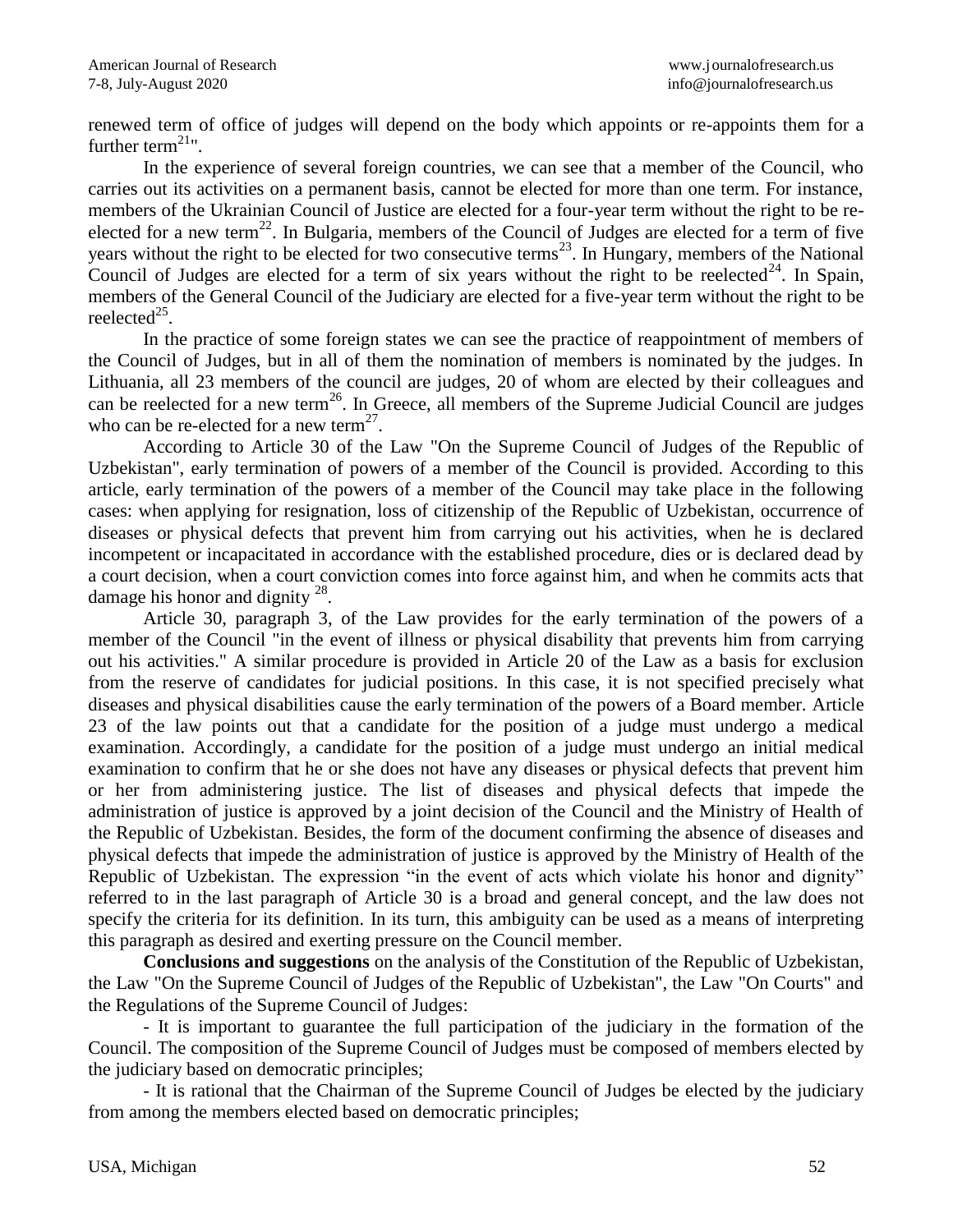- Representatives of law enforcement agencies mentioned in Article 5 of the Law "On the Supreme Council of Judges of the Republic of Uzbekistan" should be excluded from the Council. According to international standards, it is not advisable for such councils to include representatives of the executive and legislative branches, including law enforcement agencies;

- the composition of the Council and its formation do not determine the criteria established for members of the Council by law, it is necessary to develop clear criteria, on the basis of which they will be elected;

- Similarly, the absence of clear criteria for the selection of specialists at the community level can lead to the fact that professionals who do not have sufficient skills and qualifications might become members of the Council. In accordance with international standards, it is recommended that the election of community-based Council members should be delegated to a non-political body whenever possible. Members of the Council acting on a public basis may not be appointed or elected by the executive or legislature;

- In order to ensure the independence of the members of the Council, it is expedient to cancel the reappointment (approval) of the members of the Council who carry out their activities on a permanent basis. The same procedure should apply to members of the Council at the community level. The reappointment of a member of the Council, which carries out its activities on an ongoing basis, for the next term may demonstrate its loyalty to the body to which it is appointed, therefore this system is not considered acceptable;

- it is advisable to specify in the law a list of diseases and physical defects that are the basis for the early termination of powers of a member of the Council established by law, and for removal of candidates from the reserve;

- It is rational to clearly define in the law the grounds for the early termination of powers of a member of the Council, avoiding ambiguous expressions or broad definitions.

## **REFERENCES**

l

<sup>2</sup> Constitution of the Republic of Uzbekistan. "Uzbekistan", -T.: 2018. -P.64.

<sup>3</sup> Law of the Republic of Uzbekistan "On the Supreme Council of Judges" dated April 6, 2017. // Collection of Legislation of the Republic of Uzbekistan, 2017, No. 14, Article 214.

<sup>4</sup> European Charter on the Status of Judges. Strasbourg, July 8-10, 1998 //http://docs.cntd.ru/document/901927869.

<sup>5</sup> Law of the Republic of Uzbekistan "On the Supreme Council of Judges" dated April 6, 2017. // Collection of Legislation of the Republic of Uzbekistan, 2017, No. 14, Article 214.

<sup>7</sup> Law of the Republic of Uzbekistan "On the Supreme Council of Judges" of April 6, 2017. // Collection of Legislation of the Republic of Uzbekistan, 2017, No. 14, Article 214.

<sup>8</sup> Law of the Republic of Uzbekistan "On the Supreme Council of Judges" dated April 6, 2017. // Collection of Legislation of the Republic of Uzbekistan, 2017, No. 14, Article 214.

 $9$  Report of the Special Rapporteur on the independence of judges and lawyers. Human Rights Council Thirty-eighth session 18 June – 6 July 2018 A / HRC / 38/38, items 76-77 and 108.

<sup>10</sup> Constitution of the Republic of Uzbekistan. "Uzbekistan", -T.: 2018.- P.43.

<sup>12</sup> Report of the Special Rapporteur on the independence of judges and lawyers. Human Rights Council Thirty-eighth session 18 June – 6 July 2018. A / HRC / 38/38, items 76-77 and 108.

<sup>13</sup> Recommendations of the Kiev Conference on Judicial Independence in Eastern Europe, South Caucasus and Central Asia

https://www.osce.org/ru/odihr/73488?download=true.

<sup>&</sup>lt;sup>1</sup> Preliminary observations on the official visit to Uzbekistan. United Nations Special Rapporteur on the independence of judges and lawyers Mr. Diego GARCÍA-SAYÁN/http://www.un.uz/eng/news/display/348.

 $6$  Law of the Republic of Uzbekistan "On the Supreme Council of Judges" dated April 6, 2017. // Collection of Legislation of the Republic of Uzbekistan, 2017, No. 14, Article 214.

<sup>&</sup>lt;sup>11</sup> Council of Europe Recommendation CM / Rec (2010) 12 of the Committee of Ministers to member states on judges: independence, efficiency and responsibilities, adopted by the Committee of Ministers on November 17, 2010 at the 1098th meeting of the Ministers' Deputies. Paragraph 27. https://wcd.coe.int/ViewDoc.jsp?id=1707137, Conclusion No. 10 (2007) of the CCJE "On the Council of the Judiciary in the Service of Society", paragraph 31.

<sup>&</sup>lt;sup>14</sup> European commission for democracy through law (venice commission). Opinion on the draft act amending the act on the national council of the judiciary Poland. Article 17. https://www.venice.coe.int/webforms/documents/default.aspx?pdffile=CDL-AD(2017)031-e.

<sup>15</sup> Council of Europe Recommendation CM / Rec (2010) 12 of the Committee of Ministers to member states on judges: independence, efficiency and responsibilities, adopted by the Committee of Ministers on November 17, 2010 at the 1098th meeting of the Ministers' Deputies. Paragraph 27. https://wcd.coe.int/ViewDoc.jsp?id=1707137.